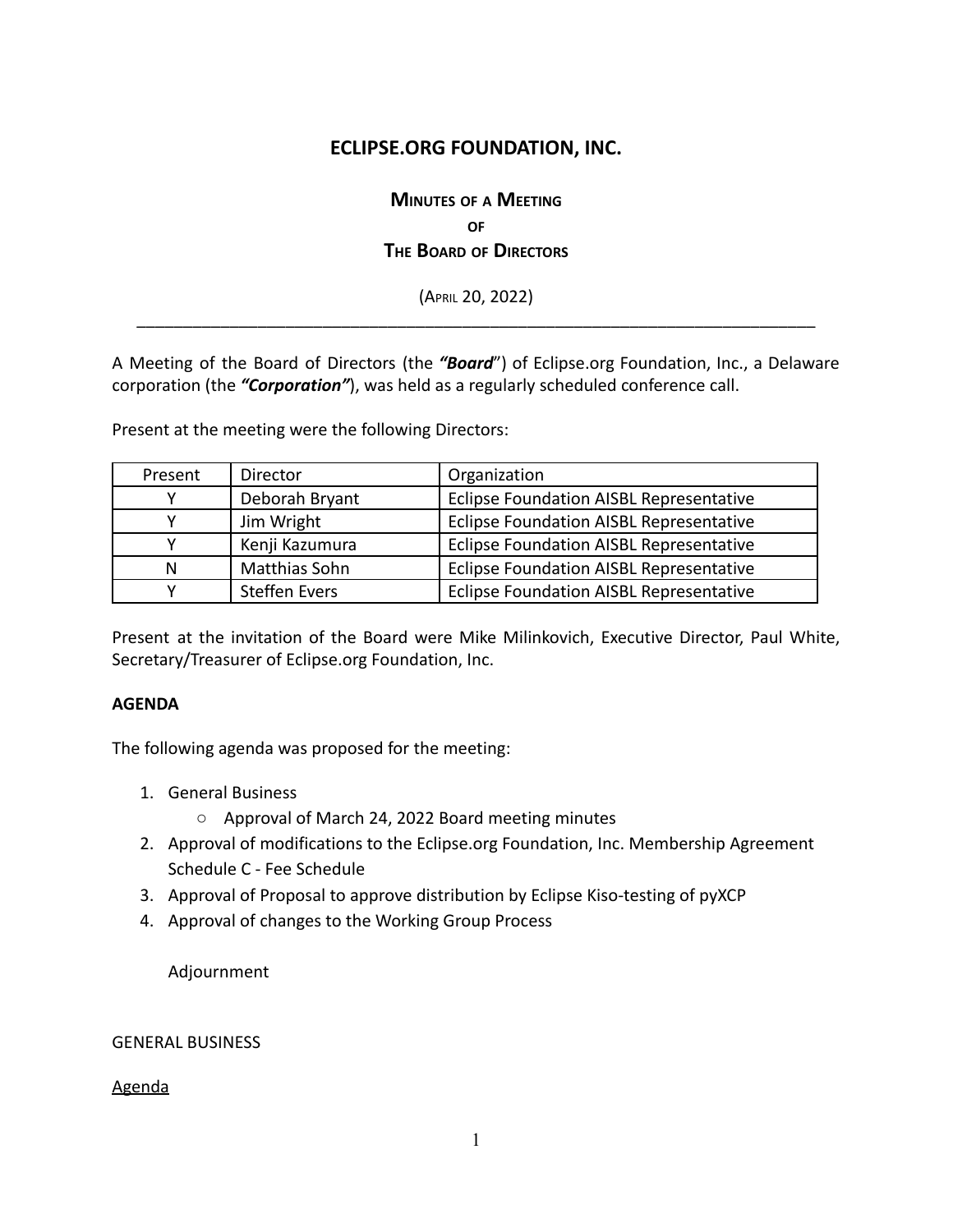Mike Milinkovich reviewed the agenda with the Board, attached as *Appendix A*. With all Board members present or validly represented at the meeting voting in favor, the agenda was approved unanimously by the Board.

### Minutes

Mike Milinkovich introduced a discussion of the draft full and abridged minutes of the March 24, 2022 Board Meeting, attached as *Appendix B*. The Board unanimously passed the following resolution:

RESOLVED, the Board approves the draft full and abridged minutes of the March 24, 2022 Board Meeting as circulated.

## Approval of modifications to the Eclipse.org Foundation, Inc. Membership Agreement Schedule C - Fee Schedule

The Executive Director is proposing revisions of the Foundation's membership fees for for-profit Associate members effective July 1, 2022, as discussed at the previous board meeting. The related material for which is attached as *Appendix C*.

The Board unanimously passed the following resolution:

RESOLVED, the Board approves the amendment of Schedule C of the Eclipse.org Foundation, Inc. Membership Agreement in the form as originally provided to the directors on April 6, 2022, and as presented, with the amended Schedule C of the Membership Agreement to take effect effect July 1, 2022.

### Approval of Proposal to approve distribution by Eclipse Kiso-testing of pyXCP

The Executive Director introduced a discussion regarding the distribution by Eclipse Kiso-testing of pyXCP. The related material for which is attached as *Appendix D*.

The Board unanimously passed the following resolution:

RESOLVED, that the Board approves the distribution by the Eclipse Kiso-testing project of the pyXCP library under the LGPL-3.0.

Mike Milinkovich took the action item to confirm with the project lead they have the requisite rights to permit this distribution to occur.

### Approval of changes to the Working Group Process

The Executive Director introduced a discussion on the updated Eclipse Foundation Working